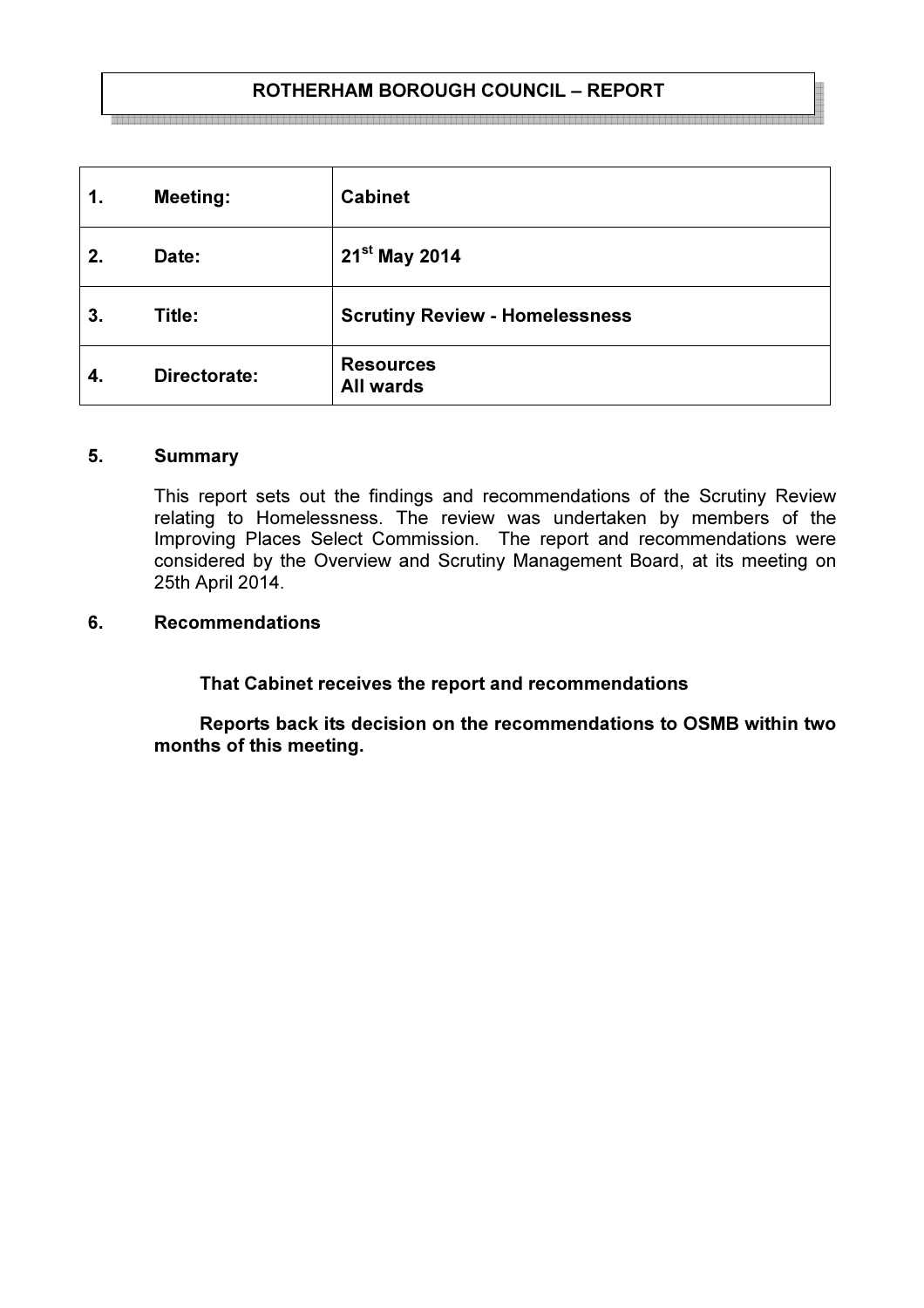# 7. Proposals and Details

The need for this work was identified as part of the service review and improvement process by Neighbourhoods and Adults Services and was referred to the Improving Places Select Commission for the review to be undertaken. Members were also concerned about the implementation of the new Welfare Reform policy.

Work by the review group consisting of Council Members, Officers and a co-opted member, began in August 2013.

Information was gathered from customers, members, stakeholders along with statistical data from the Housing Options Team and the Income Team in relation to the effects of Welfare Reform. A visit to two crash pads was completed by the review group and a valuable input to the review was contributed by the tenants.

The review has been carried out alongside the renewal of the Homelessness Strategy 2008 – 2013 with findings and recommendations incorporated into the Homelessness Strategy 2014 to 2018. This strategy is still to be finalised and approved by Cabinet.

### The scope of the review included

#### Short Term Focus

Improving information for clients who are faced with homelessness, along with a better understanding of the 28 day rule.

#### Temporary accommodation was concerned with;

 Availability and quality of temporary accommodation and the overall customer experience of using the service.

#### Crash pads,

- their locations and
- standard of and service available to the customers.

## Longer Term Focus.

Sub Regional Collaboration, is concerned with the number of bedspaces/direct hostel spaces available. Out of hours emergency phone service.

The following three points were introduced into the scope of the review after it had begun.

To identify plans to re-populate the town centre(s) via empty properties, flats over the shops etc.

The partnership with private sector landlords to improve housing choices and the potential impact on the prevention of homelessness.

An update on efforts to enforce and improve standards within the private rented sector.